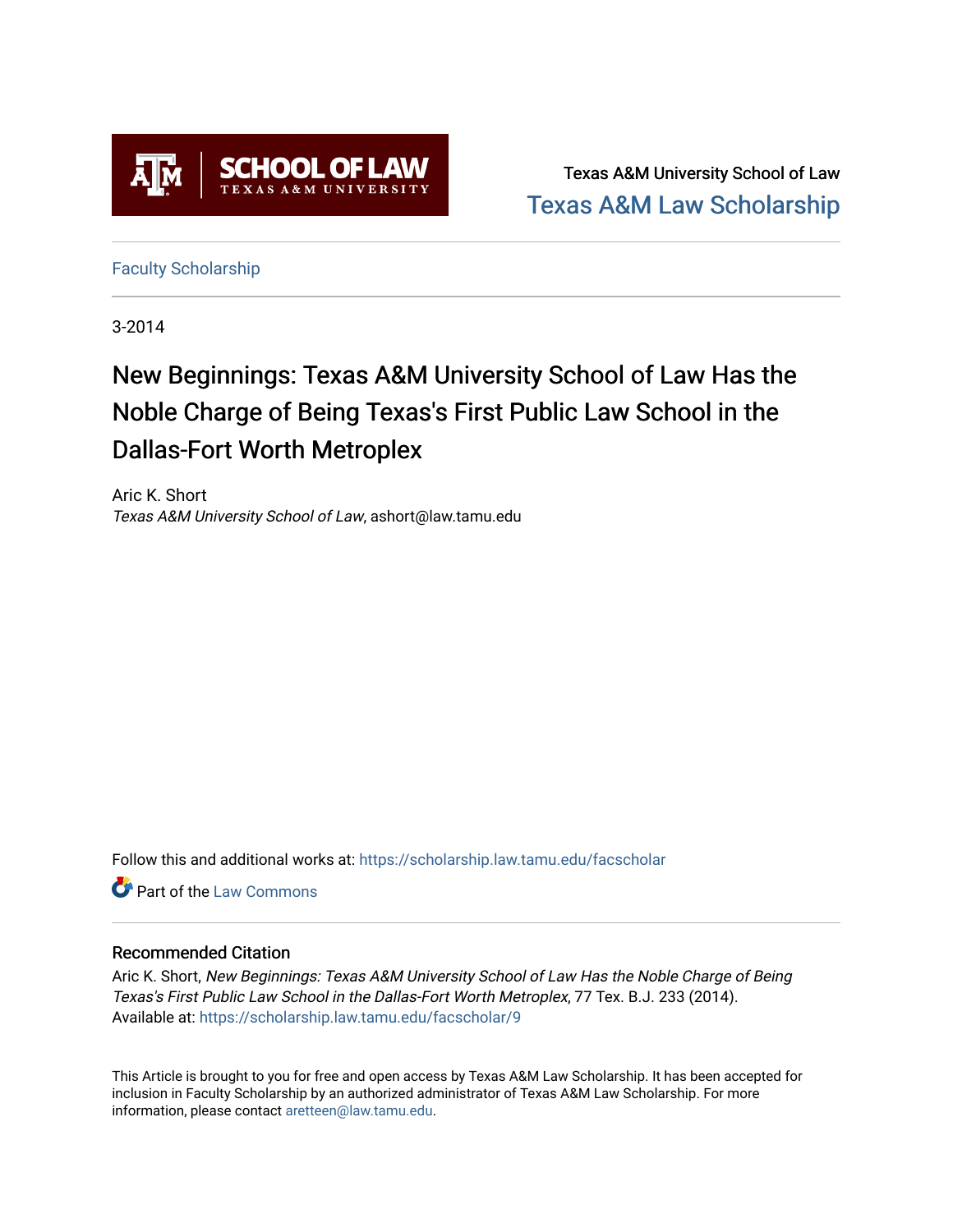

# **NEW BEGINNINGS**

*Texas* A&M *University School of Law has the noble charge of being Texas's first public law school in the Dallas-Fort Worth Metroplex.*

### **By ARIC K. SHORT**

**ON THE EVENING OF AUG. 12, 2013, THE DOORS TO TEXAS WESLEYAN UNIVERSITY SCHOOL OF LAW IN DOWNTOWN FORT WORTH CLOSED FOR A FINAL TIME.** The following morning, those same doors opened, and Texas A&M University School of Law began operations. During the next week, the school welcomed 250 ILs to orientation, and fall classes began for all 770 students.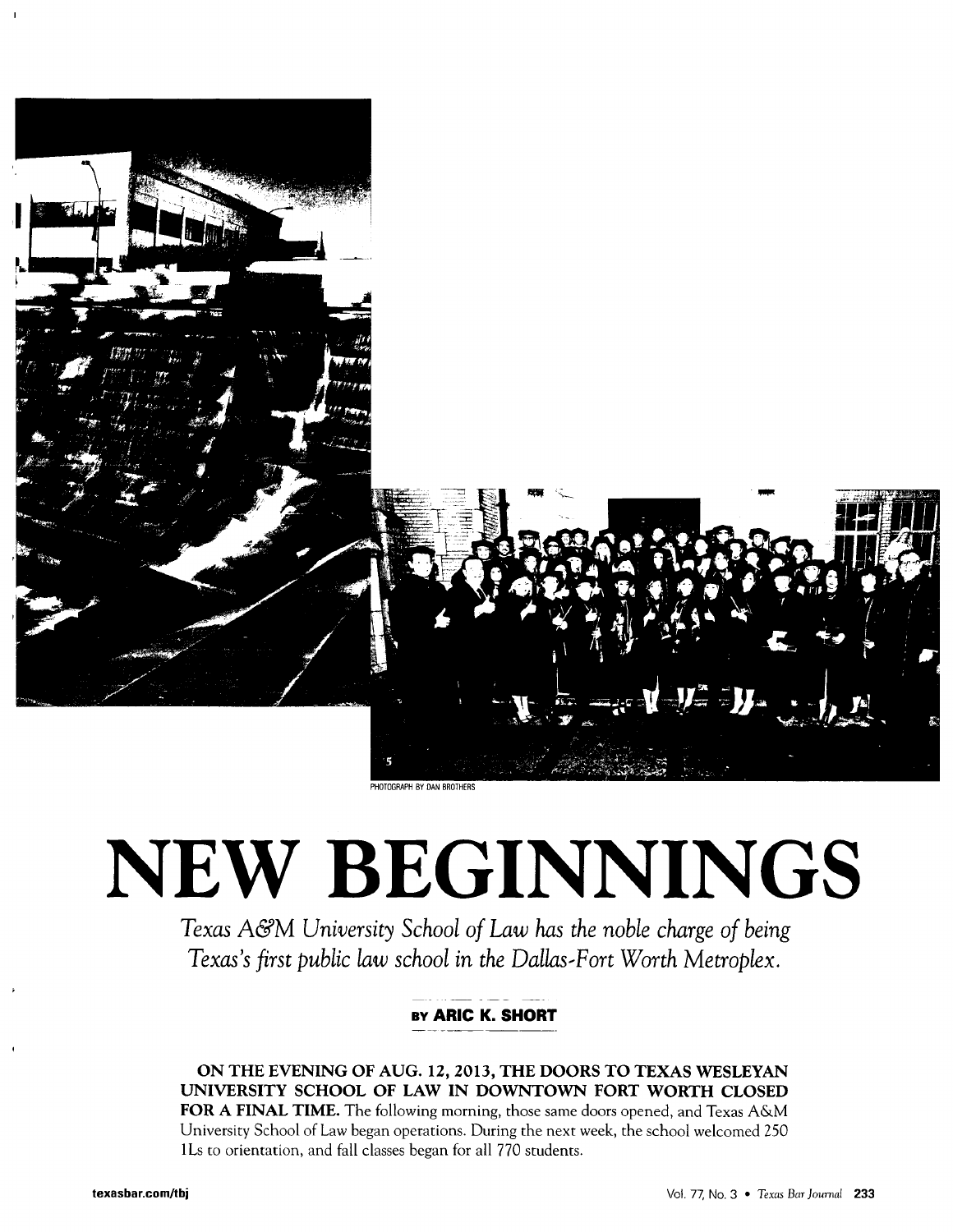For Aggies, this transition in ownership capped a decades-long effort to bring a law school to Texas A&M University. For those of us at the law school, Aug. 13 concluded a busy and challenging year laying the foundation for our transition. More importantly, it marked a historic beginning. With the opening of Texas A&M University School of Law, the state welcomed its first fully accredited public law school in the Dallas-Fort Worth Metroplex. This new chapter for the law school, we believe, will result in great benefits for our students, legal employers, and the citizens of Texas.

#### **A YEAR OF PREPARATION**

Discussions between Texas A&M and Texas Wesleyan about a possible acquisition of the law school were shared publicly in June of 2012. Throughout the next year, in addition to running a law school, Texas Wesleyan worked hard to prepare for the possibility of new ownership.

Before ownership of the law school could be transferred, the universities needed approval or acquiescence from a variety of regulatory and accrediting bodies. In December of 2012, Texas A&M sought and obtained approval from the Texas Higher Education Coordinating Board to offer a J.D. degree. In addition, both universities requested approval of the transfer from their regional accrediting agency, the Southern Association of Colleges and Schools Commission on Colleges. The commission granted approval to the schools in the summer of 2013. But from the law school's perspective, the most important step was review by the American Bar Association.

The Council of the ABA Section of Legal Education and Admissions to the Bar has authority to accredit J.D. programs in the United States. Under ABA rules, the purchase of a law school by another university constitutes a "major change," and before such a deal can go forward, the council must review the planned transfer. Because of my experience with our academic program as associate dean for academic affairs, I was asked to take the lead in preparing the law school's application to the ABA. Several faculty members and staff from both universities helped produce reports and other information required by the ABA.

Under relevant ABA rules, we sought two related determinations. First, we asked the ABA to "acquiesce" in the transaction, essentially determining that we would continue to comply with all ABA rules after the change in ownership. Second, we sought the council's conclusion that transferring ownership would not constitute the "closure of an approved law school and the opening of a different law school." That second conclusion was important because it would allow the school's existing ABA accreditation to immediately transfer to Texas A&M University School of Law.

To determine whether this proposed transaction would result in the closure of one law school and the opening of a different law school, the ABA, according to its Rule of Procedure 20(b)(2), analyzed whether there was likely to be a significant change in the law school's financial resources, governance, overall composition of faculty and staff, educational program, or location. Only if no such changes were likely would accreditation transfer to Texas A&M. As a result, much of our work in the fall of 2012 involved negotiations with Texas A&M administrators, including extended discussions about financial resources and the employment status of Texas Wesleyan staff and faculty.

 $\mathbf{r}$ 

 $\mathbf{r}$ 

The summer months were especially challenging at the law school. We were quickly approaching what we expected to be the law school's sale, but because the deal had not yet closed, we were unable to take important steps such as transferring student data, setting up new IT systems, and contracting for services under the presumed new name of the law school.

Finally, on Aug. 9, we were informed that the Council of the ABA Section of Legal Education and Admissions to the Bar had voted to acquiesce in the proposed ownership change and that our existing accreditation would transfer to Texas A&M. Three days later, on Aug. 12, the two universities signed closing documents that transferred operational control of Texas Wesleyan School of Law to Texas A&M University.

#### **IMPACT OF NEW OWNERSHIP**

This new chapter comes at an important time in the law school's evolution. Founded in 1989, we first operated as DFW School of Law and then, for most of our history, as Texas Wesleyan University School of Law. Our law school has established a solid and broad academic program focused on preparing graduates to effectively represent their clients. We are extremely proud of our successful graduates, who have traditionally passed the Texas bar exam and gained employment at a solid rate. Given the available resources and our institutional goals, the law school has been successful.

With our recent transition in ownership, however, the law school is poised to take a significant step forward to better serve our students and the needs of Texans. Texas A&M University is ranked among the top 20 national public research universities, is a member of the Association of American Universities, is one of three Tier One universities in Texas, and offers 120 undergraduate and 240 graduate degrees. These affiliations and resources provide exciting possibilities to help broaden, deepen, and possibly restructure our academic program-all with the goal of providing the very best legal education possible.

It has been a longstanding goal of Texas A&M to operate a law school that complements its strong undergraduate, graduate, and professional programs in areas such as engineering, business, veterinary medicine, geosciences, agriculture, and government. Acquiring this particular law school provides Texas A&M and the residents of Texas a number of unique benefits.

First, Texas A&M law school has already hit the ground running. We are fully accredited by the ABA and are a member of the Association of American Law Schools, which recognizes excellence in a school's curriculum and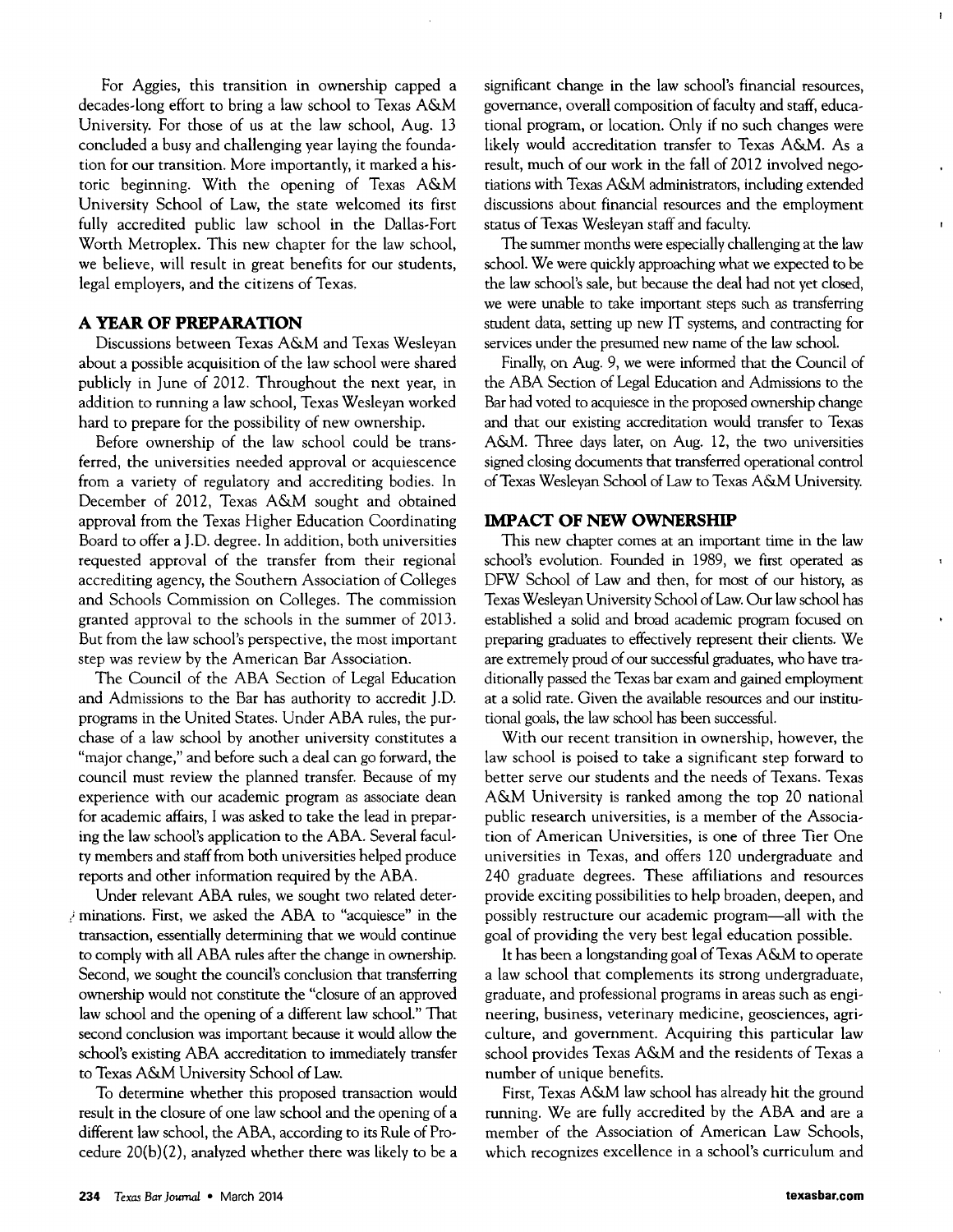

**After the Aug. 15, 2013, press conference, the law school's new sign was officially unveiled. From left: Aric Short, interim dean of the law school; R. Bowen Loftin, president of Texas A&M University; Dee J. Kelly, founding partner of Kelly Hart & Hallman and long-time law school supporter; John Sharp, chancellor of the Texas A&M University System; and Phil Adams, chairman of the Texas A&M University System Board of Regents.**

the faculty's scholarship. No additional regulatory or accreditor action is necessary for us to operate. Our graduates, including those who participated in commencement in December of 2013, are eligible to sit for bar examinations in any state, including Texas.

Second, the full-time faculty at Texas A&M law school is composed of exceptional teacher-scholars. All of our professors are committed to student-centered learning, which occurs not just in the classroom, but also during office hours, over email and phone calls, and through online discussion boards. Our faculty members come early, stay late, and do what is necessary to make sure students learn. And our students gain a deeper understanding of both the law and how to practice it because their teachers all have practical, real-world experience. To supplement our full-time faculty, we hire a diverse group of experienced attorneys and judges as adjunct professors each semester.

Third, Texas A&M law school has a broad-based curriculum focused on practical skills training. Over the years, we have carefully studied national trends in legal education, and we have engaged in meaningful discussions with employers. We know that our graduates, to serve the needs of their clients, must have strong analytical skills, an understanding of a broad range of legal concepts, and training in how to practice law. In addition to core classes across a wide spectrum of subjects, the law school places significant emphasis on practical skills.

Because effective communication is critical to the practice of law, all of our students must take three semesters of legal drafting to graduate. We also have implemented an innovative winter term with condensed one-credit, hands-on classes in areas such as deposition skills, criminal forensic evidence, and oral argument. Recognizing the value of specialization, we have created five certificate programs in subjects such as intellectual property, business law, and estate planning. We have also expanded our clinical offerings, including an innovative criminal prosecution clinic in partnership with the Tarrant County District Attorney's Office.

Fourth, our law school has a core commitment to pro bono work. Each student must perform at least 30 hours of pro bono legal services prior to graduation, and many do much more. They volunteer in a variety of settings, including legal aid placements, nonprofit organizations, and prosecution offices. The law school also sponsors a spring break pro bono service week, during which our students provide legal services to low-income rural Texans. We believe that practicing lawyers have an obligation to give back to society, and we are proud to help instill this value in our students.

Fifth, and finally, by acquiring an *existing* law school, Texas A&M University has the opportunity to make an already strong law program even stronger. And in doing so, we will not add additional new lawyers to the job market beyond those who have historically graduated from our law school. In fact, we plan to slightly reduce the size of next year's incoming class, which will help strengthen our academic program and provide more quality employment opportunities for our graduates.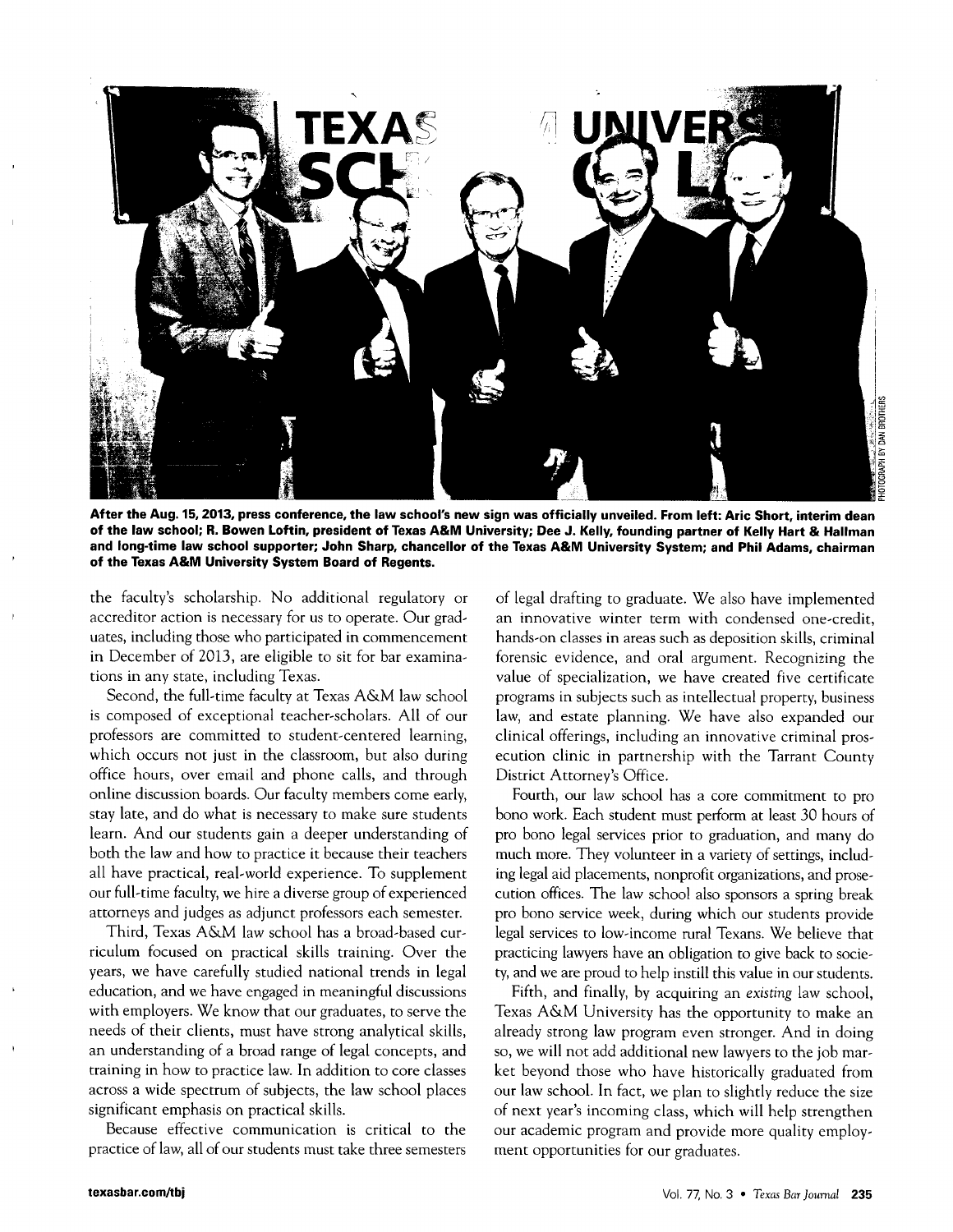#### **THE FUTURE OF TEXAS A&M UNIVERSITY SCHOOL OF LAW**

As we embark on this new chapter, the most exciting aspect for me is the potential to enhance our academic program. Our primary focus should be to produce lawyers, problem-solvers, and leaders of the highest ethical caliber. We are in the process of beginning a new round of strategic planning at Texas A&M law school, which will involve the law faculty and other stakeholder groups and will help determine the future direction and programming of the law school. As we move through that process during the coming year, I believe the following areas should be emphasized.

#### Interdisciplinary Learning

Lawyers rarely practice law in a vacuum. Instead, they solve client problems in collaboration with other professionals, such as engineers, doctors, accountants, social workers, and scientists. If it happens in the real' world, we can replicate it in the classroom. Upper-level law students can be brought together with students from other professional or graduate programs at Texas A&M (and other schools) to simulate the complex scenarios that will arise in their careers. For example, law students trained in wills and trusts could be partnered with medical, nursing, and theology students to navigate an estate planning scenario in a dying patient's hospital room. And law students interested in environmental law could be paired with engineering students to work through state permitting requirements and prepare for a mock contested case hearing before an administrative law judge.

As a beginning step toward interdisciplinary learning, we are working with the Dwight Look College of Engineering at Texas A&M to develop an integrated degree program. If implemented, this would create close relationships between the engineering and law programs to better train students pursuing careers in intellectual property and business law. This spring, for example, Texas A&M law students with an interest in intellectual property are participating in a new law clinic at Startup Aggieland, a student business accelerator run with the help of Texas A&M's colleges of engineering, architecture, and business.

#### Areas of Concentration

Texas A&M law school will continue to offer a wide range of courses to effectively prepare our students to pass the bar exam and begin a successful law practice. We should also strengthen our curriculum and consider adding depth and focus in particular subjects, such as (1) business law/entrepreneurship/intellectual property and (2) energy law/oil and gas/natural resources. Both concentrations would respond to the needs of employers, build on current strengths of our law school, and allow us to leverage established programs and relationships that exist within the broader university.

#### Expanded Chient Interaction

In the last several years, we have significantly increased our externship and clinical courses. We should continue to do so, with the goal of requiring every student to have a live client interaction before graduation. In addition, last spring, we offered our first "immersion extemship" experience for a law student working in the Texas Legislature. He worked full time under the supervision of an attorney and reported regularly to a supervisor at the law school. We are currently exploring additional immersion experiences in other areas of law and hope to implement them soon.

#### Developing Lawyers for the Middle Class

At the same time that law graduates across the country face challenges in the job market, millions of Americans-many of them middle class-cannot afford legal representation. At Texas A&M, our program addresses that problem. We already devote significant resources to preparing students for a solo or small-firm practice. We teach law practice management, business fundamentals, and many advanced drafting courses in subjects like family law, real estate law, estate planning, and probate. Our most recent drafting course is one specifically for the small firm practitioner, providing practical drafting opportunities in several subject areas. Beyond coursework, we are working to develop a network of established practitioners to serve as mentors for our students and new graduates. We look forward to working with the General Practice, Solo, and Small Firm Section of the State Bar of Texas in this effort.

#### Professionalism and Leadership

We recently expanded the number of credit hours in our required professional responsibility course, and we have added classes focused on ethics in particular practice areas. Beginning with Fall 2014 orientation, we will introduce new IL students to the concept of professionalism through an endowed leadership and ethics program. We hope these efforts will further reinforce our commitment to producing not just skilled and knowledgeable new attorneys, but also attorneys with the highest ethical standards.

#### Diversity

Texas A&M law school is committed to broad-based diversity. Founded as an evening school, we retain a flexible academic program that can be pursued on a part-time or full-time basis. We are also proud that our student body reflects greater racial, ethnic, and gender diversity than the national law school averages. But we should strive to do even better. This year we formed a Diversity Committee to strengthen our commitment to these issues and create the most supportive and productive law school environment possible. In addition, building on Texas A&M University's commitment to diversity, we are developing connections with communities across Texas that are historically underrepresented in law schools.